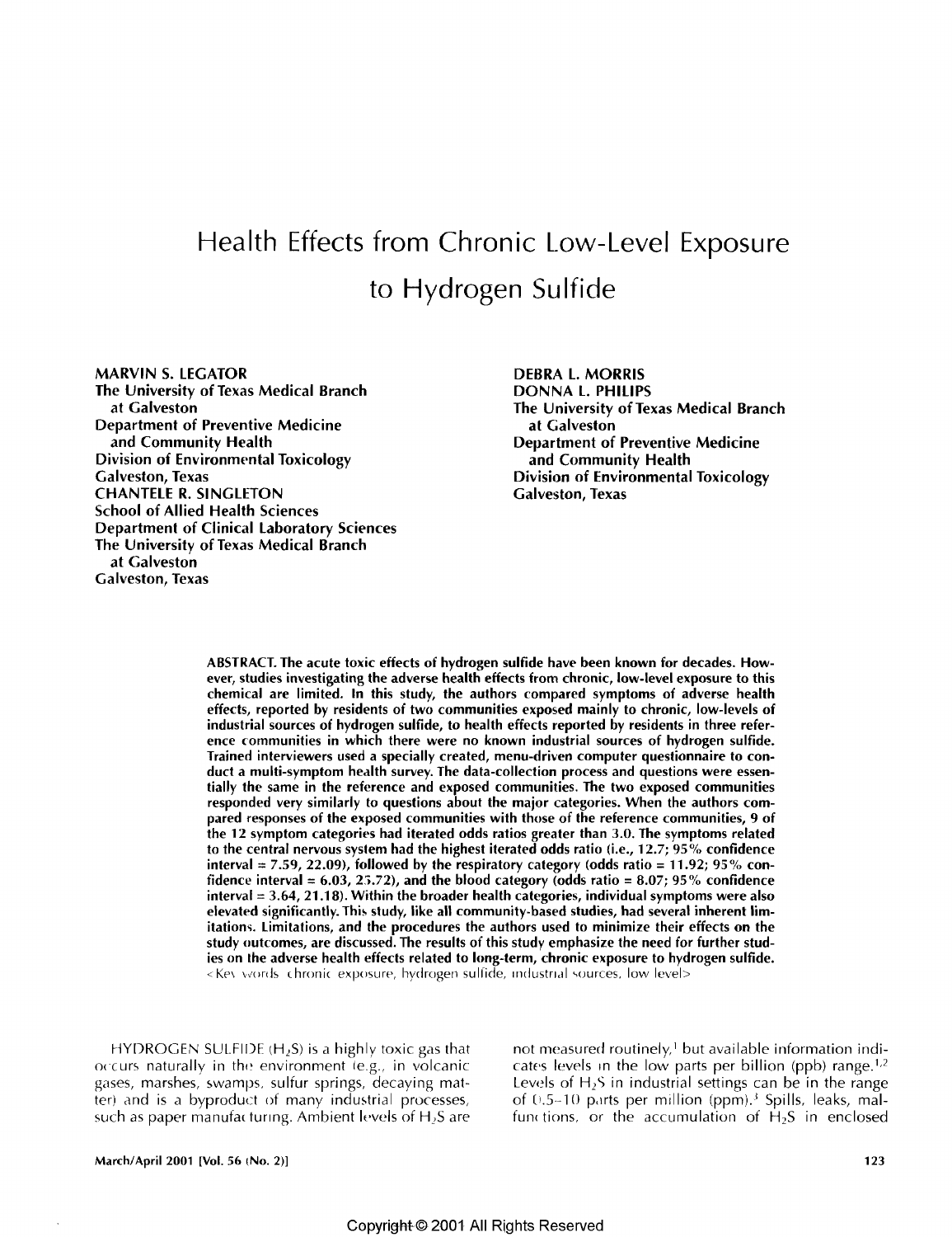workplaces or low-lying areas can result in much higher levels that can be highly toxic and quickly lethal. Exposure to  $H<sub>2</sub>S$  is one of the leading causes of sudden death in the workplace.<sup>1</sup> In the United States, investigators attributed at least 5,563 exposures and 29 deaths to this chemical between 1983 and 1992.<sup>4</sup> In 1977, the National Institute for Occupational Safety and Health (NIOSH) estimated that approximately 125,000 employees in 73 industries were potentially exposed to  $H<sub>2</sub>S$  in the United States.<sup>5</sup> Atmospheric release of  $H<sub>2</sub>S$ represents the most significant public health concern of the growing geothermal energy industry. $6$ 

Many occupational and community studies, as well as studies of laboratory animals, have documented the adverse health effects of acute exposure to relatively high levels of  $H_2S^{2,7-9}$  The mechanism of action of  $H_2S$ involves interaction with a number of enzymes and other macromolecules, including hemoglobin and myoglobin. A critical target enzyme of  $H_2\overline{S}$  is cytochrome  $\alpha$ xidase.<sup>10</sup> Most organ systems are susceptible to the effects of  $H_2S$ ; therefore, this toxic gas has often been regarded as a broad-spectrum toxicant. Organs and tissues most susceptible to  $H_2S$  toxicity, however, are those with exposed mucus membranes and those with high oxygen demands.'! Neurotoxicity of the central nervous system (CNS) and pulmonary edema are well-documented consequences of acute  $H_2S$  poisoning.<sup>7,9</sup> Cardiovascular toxicity and gastrointestinal disturbances are also associated with exposure to this chemical.<sup>7,9</sup>

Although many individuals are exposed regularly to relativelv low levels of H2S through their jobs, or because'they live in communities near industrial emissions of  $H_2\dot{S}$ , studies investigating the adverse health effects of chronic, low-level exposures to this compound are limited. In one study, former workers and citizens who lived downwind from the processing of crude oil had neurophysiological abnormalities. Residents who lived near the plant were exposed to  $H_2S$  at 10 ppb—with periodic peaks to 100 ppb.<sup>11</sup> In a study of sewer workers, evidence indicated that low-level exposure to  $H<sub>2</sub>S$  may be associated with reduced lung function.<sup>3</sup> Residents in an area of Finland located near paper mills reported an excess of adverse health symptoms  $(e.g.,$  respiratory, eye, nasal symptoms) in comparison with a reference community,  $12,13$  although results in children did not reach statistical significance.<sup>14</sup>  $H_2S$ accounted for two-thirds of the total released sulfur compounds monitored in the reported studies.<sup>15</sup> Recent evaluations of hospital discharge records in Rotorua, New Zealand, which is situated near a geothermal field, showed an elevated prevalence of diseases of the nervous system and eye. 16 The results of several additional community and occupational studies indicate a considerable variety of adverse health effects trom low-level, chronic exposure to  $H_2S$ .<sup>17</sup>

In this study, we compared symptoms ot adverse health effects, reported by residents of two communities exposed mainly to chronic, low levels of industrial sources of  $H_2S$ , to the health effects reported by residents in three reference communities in which there were no known industrial sources of  $H_2S$ .

# Materials and Method

We used a multi-symptom health survey, with multiple descriptive variables, to compare self-reported symptoms in communities exposed to low levels of  $H<sub>2</sub>S$ to self-reported symptoms in reference communities with no known exposure to  $H_2S$ . The same questionnaire and the same data-collection and data-evaluation techniques were used for all communities.

# Communities exposed to  $H_2S$

Odessa, Texas. Odessa is a community of approximately 96,000 persons, located in the heart of the Permian Basin in West Texas. Beginning in about 1967, certain areas of this community were exposed to  $H_2S$ produced as a result of microbial action in solar ponds of industrial wastewater containing sulfate ions. Air modeling, performed in conjunction with a lawsuit based on citizen complaints, indicated that, in 1992, the levels of H,S 1.6 km  $(1 \text{ mi})$  from the ponds were  $(a)$ 500-750  $\mu$ g/m<sup>3</sup> (335-503 ppb), for a maximum 8-hr measurement; (b) 150-300  $\mu$ g/m<sup>3</sup> (101-201 ppb), for a maximum 24-hr measurement; and  $(c)$  3-40  $\mu$ g/m<sup>3</sup> (7-27 ppb), for an annual average (Jim Tarr, personal communication). The ponds in this community were closed and reconstructed between 1995 and 1996.

**Puna. Hawaii.** Puna is a district located on the island of Hawaii which is situated on the Kilauea East Rift Zone. This area is volcanically active and is a site for geothermal energy production. Since 1976, geothermal wells in the Puna area have been drilled for the purpose of generating electrical power. The Puna Geotherrnal Venture (PGV) currently generates up to 25%. of the electricity on the island of Hawaii.<sup>18</sup> There are several fixed, elevated air monitors currently operating in the Puna area. Complete data from the fixed monitors, however, are not easily accessible, thus making it difficult for investigators to establish a clear and precise documentation of the recorded levels of H1S exposure in this communitv. Available monitoring data from the 1990s indicate numerous  $H_2S$  hourly averages documented in the low-ppb range in the area near the PGV plant. Measurements of monitors run by the Hawaii Department of Health in the area during this same time period also revealed levels in the low-ppb range in 1996-1997, although most hourly measurements were less than 1 ppb or were not detectable.<sup>18</sup> As part of an investigation of the  $H_2S$  exposures in the area surrounding PGV in 1997, the Agency for Toxic Substances Disease Registry<sup>18</sup> (ATSDR) was provided with 29 incident reports that spanned the time period trom June 1996 to Julv 1997. In these reports, the peak concentration detected was 301.7 ppb.<sup>18</sup> Periodic releases of H<sub>2</sub>S in the range of 200-500 ppb have also been reported during other years,

## Reference communities

Hilo, Hawaii. Hilo is a community located approximately  $33.8$  km  $(20 \text{ mi})$  to the northwest of the PGV plant. Hilo is exposed to natural volcanic emissions that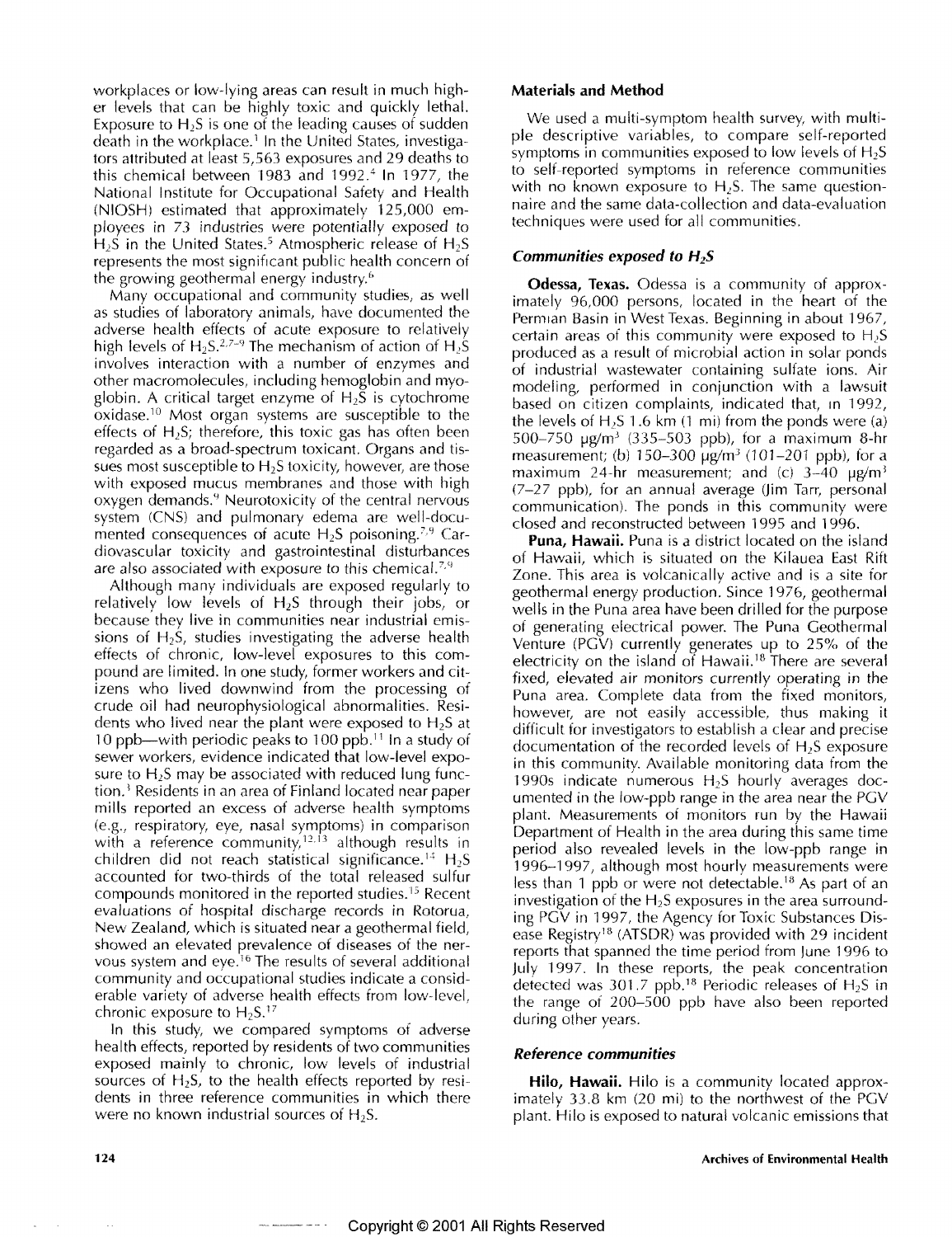are similar to those of Puna, but there are no geothermal power plants or known sources of industrial H<sub>2</sub>S in the Hilo area. Therefore, we would expect that exposure to H.S in this community would be much less severe than exposures in Puna or Odessa.

Midlothian, Texas. Midlothian is a community of approximately 5,100 people, located approximately 48 km (30 mi) south of the Dallas-Fort Worth metropolitan area in Texas. The local economy is made up of both agricultural and industrial enterprises. Industries in the area include three cement companies and a secondary steel mill. There are no known industrial sources of  $H_2S$ in the area.

Waxahachie, Texas. Waxahachie, a community of about 19,000 people, is located 45 km (28 mi) south of Dallas, Texas. The local economy is mainly agricultural and small business or industrial enterprises. There are no known industrial sources of H<sub>2</sub>S in the Waxahachie area.

Selection of subjects. Selection of subjects in the communities potentially exposed to  $H_2$ S was conducted as follows. In Odessa, a random selection was made from a list of plaintiffs (about 600) compiled by a legal firm involved in a community investigation. Participants in Odessa had to have lived in the community for 5 or more y, and only those who lived within 1.6  $km(1 \text{ m})$ of the H<sub>2</sub>S source were selected. We recruited participants in Puna by phone; we used the local phone book to identify persons who lived within 8 km (5 mi) of the PGV source. Eligible participants had to have lived in the community for at least 5 y. Flyers, which were posted in Puna at various places in the community, also informed persons about the health survey. The nature of the study, or the fact that the study involved industrial exposures, was not revealed or discussed with potential participants. The one exception to this was that several flyers, posted at only one location, encouraged persons to participate in the study "if they believed PGV was making them sick." This error was made by one of the individuals in the community who helped with the study. These flyers were discovered and were removed by the study coordinator after being posted less than 1 full day.

Volunteer participants in the reference communities had to have lived in their community for at least 5 y, and they had to live within  $8 \text{ km}$  (5 mi) of a specific zip code selected as a point of reference. Participants in Midlothian and Waxachachie were selected by random phone calls within a certain geographic area. Participants in Hilo were also recruited by this method, as well as by posted flyers that were similar to those used in Puna.

All participants signed a consent form evidencing their agreement to participate in the study. The exposed group included 126 participants from the Odessa community and 97 participants from the Puna community  $(n = 223)$ . The reference group included 58 participants from Midlothian, 54 participants from Waxahachie, and 58 participants from Hilo ( $n = 170$ ).

Survey instrument and data collection. The survey instrument was a specially created, menu-driven questionnaire that was extensive and very structured. The questionnaire covered a broad spectrum of symptoms within 12 different categories of physical health or function. The questionnaire also included detailed information on demographics, life style, reproductive history, cancer history, and other medical information. In all 12 categories, reported symptoms had to originate or worsen after the person moved into the community, and symptoms had to occur with sufficient frequency to constitute a significant health problem. For certain symptonis, a predetermined number of occurrences were necessary (e.g., persistent bronchitis |2 or more episodes per year], persistent cough [daily], and frequent headache [1 or more per week]). Copies of the complete questionnaire are available from the authors upon request.

Trained interviewers administered the questionnaire during face to-tace interview sessions. Interviewers entered data directly into laptop computers, and the data were later downloaded to a central computer for storage and analysis. We used coded identification numbers for each subject to protect the confidentiality of the participants of the study.

The carefully constructed and refined structure of the questionnaire used for this study diminished the potential for error. Several internal checks served as indicators of data quality and, at several places in the questionnaire, respondents had to meet certain criteria before the interviewer could proceed from that point with questioning. In general, information had to be entered in the correct format for all activated data fields before the program would advance to the next field. The study coordinator also personally checked responses from each interview to be sure that they were completed, that respondents met any specific criteria required for certain areas of questioning, and that information was entered correctly in the proper format.

Interviewer selection and training. The interviewers for the 5 community surveys were previously trained graduate students and staff from the University of Texas Medical Branch, and community residents who were recruited and specially trained to assist with the study. The study coordinator personally trained each interviewer in the precise methods that had been developed for the proper use of the computer program. The coordinator also supervised mock interviews between interviewers for training purposes, and the coordinator observed each interviewer as he or she conducted the actual interviews. The study coordinator was accessible at all times during interview sessions to address any questions or potential problems.

Statistical analyses. Preliminary analysis included a  $3 \times 2$  chi-square cross-comparison of the three reference communities, as well as a  $2 \times 2$  chi-square crosscomparison of the two potentially exposed communities. We conducted these comparisons to determine if there were any significant differences between the two exposed communities and the three reference communities that would prevent them from being combined into the larger exposed and reference groups. Prevalence rates for total symptoms within each of the 12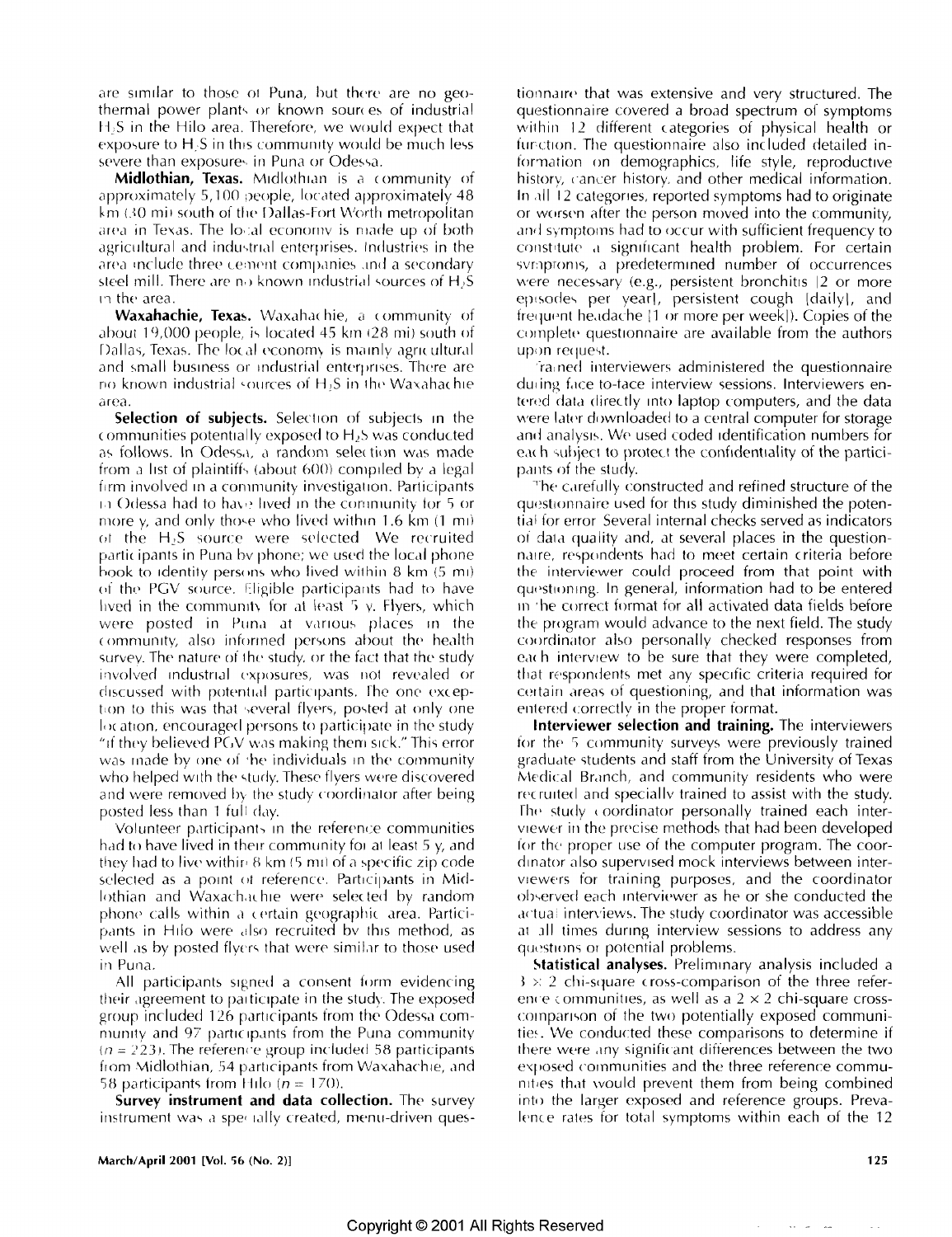| Symptom/category       | Reference population                      |      |                                    |      |                              |                |                                   | Exposed population              |               |                              |      |                               |  |
|------------------------|-------------------------------------------|------|------------------------------------|------|------------------------------|----------------|-----------------------------------|---------------------------------|---------------|------------------------------|------|-------------------------------|--|
|                        | Midlothian.<br><b>Texas</b><br>$(n = 58)$ |      | Waxahachie.<br>Texas<br>$(n = 54)$ |      | Hilo.<br>Hawan<br>$(n = 58)$ |                | Reference<br>groups ( $n = 170$ ) | Odessa,<br>Texas<br>$(n = 126)$ |               | Puna,<br>Hawan<br>$(n = 97)$ |      | Exposed<br>groups $(n = 170)$ |  |
|                        | $\eta$                                    | $\%$ | n                                  | $\%$ | $\eta$                       | $\frac{0}{6}$  | $\chi^2$ (df = 2)                 | $\sqrt{2}$                      | $\frac{0}{0}$ | $\mathbf n$                  | $\%$ | $\chi^2$ (df = 1)             |  |
| Central nervous system | 25                                        | 43   | 19                                 | 35   | 14                           | 24             | 0 <sub>1</sub>                    | 112                             | 89            | 82                           | 85   | 0.45                          |  |
| Ear/nose/throat        | 31                                        | 53   | 26                                 | 48   | 24                           | 41             | 043                               | 110                             | 87            | 84                           | 87   | 0.96                          |  |
| Respiratory*+          | 19                                        | 42   | 5                                  | 12   | 8                            | 14             | < .01                             | 58                              | 66            | 54                           | 70   | 0.68                          |  |
| Muscle/bone            | 17                                        | 29   | 25                                 | 46   | 16                           | 28             | 0.07                              | 79                              | 63            | 58                           | 60   | 0.76                          |  |
| <b>Skin</b>            | 15                                        | 26   | 10                                 | 19   | 13                           | 22             | 0.65                              | 58                              | 46            | 56                           | 58   | 0.11                          |  |
| Immune                 | 15                                        | 26   | 11                                 | 20   | 11                           | 19             | 0.64                              | 79                              | 63            | 55                           | 57   | 0.44                          |  |
| Cardiovascular         | 23                                        | 40   | 27                                 | 50   | 20                           | 34             | 0 24                              | 78                              | 62            | 53                           | 55   | 0 34                          |  |
| Digestive              | 10                                        | 17   | 8                                  | 15   | 8                            | 14             | 0.87                              | 55                              | 44            | 40                           | 41   | 082                           |  |
| Teeth/gums             | 6                                         | 10   |                                    | 2    | 8                            | 14             | 0.07                              | 55                              | 44            | 31                           | 32   | 010                           |  |
| Urinary                | 10                                        | 17   | 9                                  | 17   | 4                            | 7              | 0.19                              | 37                              | 29            | 27                           | 28   | 0.92                          |  |
| Blood                  | 3                                         | 5    | 3                                  | 6    |                              | 2              | 0.53                              | 37                              | 29            | 24                           | 25   | 0.54                          |  |
| Endocrine‡             | 10                                        | 17   | 11                                 | 20   |                              | $\overline{2}$ | 0.01                              | 29                              | 23            | 15                           | 15   | 022                           |  |

'Reference group comparison, excludmg Midlothian; *Xl* p value is .64.

tWe excluded smokers from this category because confounding was possible.

 $\pm$ Control comparison, excluding Hilo;  $\chi^2$  *p* value is .86.

health categories *covered* in the questionnaire, as well as prevalence rates for individual symptoms within certain categories, were tabulated for the combined refer~ ence group ( $n = 170$ ) and the combined exposed group  $(n = 223)$ . For certain categories, comparisons of the two exposed groups were made individually with the combined reference group. For all comparisons of the study and reference groups, we used Fisher's exact test to establish p values. Odds ratios (ORs) and their 95% confidence intervals (Cis) were also estimated.

Given the potential for a strong confounding effect of smoking on respiratory problems, smokers were re*moved* from all analyses of respiratory symptoms. Also, as noted below, and in lieu of the findings reported in Table 1, Midlothian was *removed* from the reference group for analyses of respiratory symptoms, and Hilo was removed from the reference group for analysis of endocrine-system-related symptoms.

# Results

Demographic characteristics of the samples drawn from the 5 exposed and reference populations are listed in Table 2. The percentages of subjects in each of the categories are similar for the exposed and reference groups, except with respect to ethnicity and age. The Odessa population was primarily African-American and HispaniC, whereas Puna and the three combined refer~ ence communities were 76% and 84% white and non-Hispanic, respectively. The mean age of the Waxahachie group  $(63.7 \text{ y})$  was higher than that of any other group, but the overall mean for the reference population was 56.2 y, which was only slightly higher than the mean of 50 y for the exposed population.

To determine if the reference groups could be combined in the analyses of individual symptoms, chisquare p values were calculated for a cross-comparison between each of the three reference communities (Table 1). Symptoms in the two exposed populations were also compared, and they were not significantly different in any category. The three reference populations were different ( $p < .05$ ) in only two categories: respiratory and endocrine. The Midlothian population reported a high number of respiratory symptoms (Table 1). This was an expected finding because the population was near several cement kilns, thus resulting in exposure to emissions containing potential respiratory irritants.<sup>19</sup> When we excluded Midlothian from the control comparison for the respiratory category, the chi-square p value for respiratory symptoms between the remaining two reference communities was .64. Similarly, and as noted in Table 1, the Hilo population had only 1 subject who reported endocrine symptoms. When we *removed* Hilo from the reference group comparisons for endocrine symptoms, the chi-square  $p$  value between the remaining two reference groups became .86. In light of these differences, we excluded Midlothian from the respiratory category and excluded Hilo from the analysis of endocrine symptoms. For all other symptom categories, the three reference groups were not significantly different from each other and, therefore, were combined for analysis.

The numbers of symptoms reported and corresponding percentages in each of the 12 symptom categories for the two combined exposed groups and for the three combined reference groups are shown in Table 3. Fisher's exact p values, odds ratios, and 95% confidence intervals are also listed. As noted in the table, the reported numbers of symptoms in the exposed group were significantly higher than in the reference group (p < .001) for every symptom category, with the exception of the endocrine categeory. When we compared the exposed communities individually to the combined ref-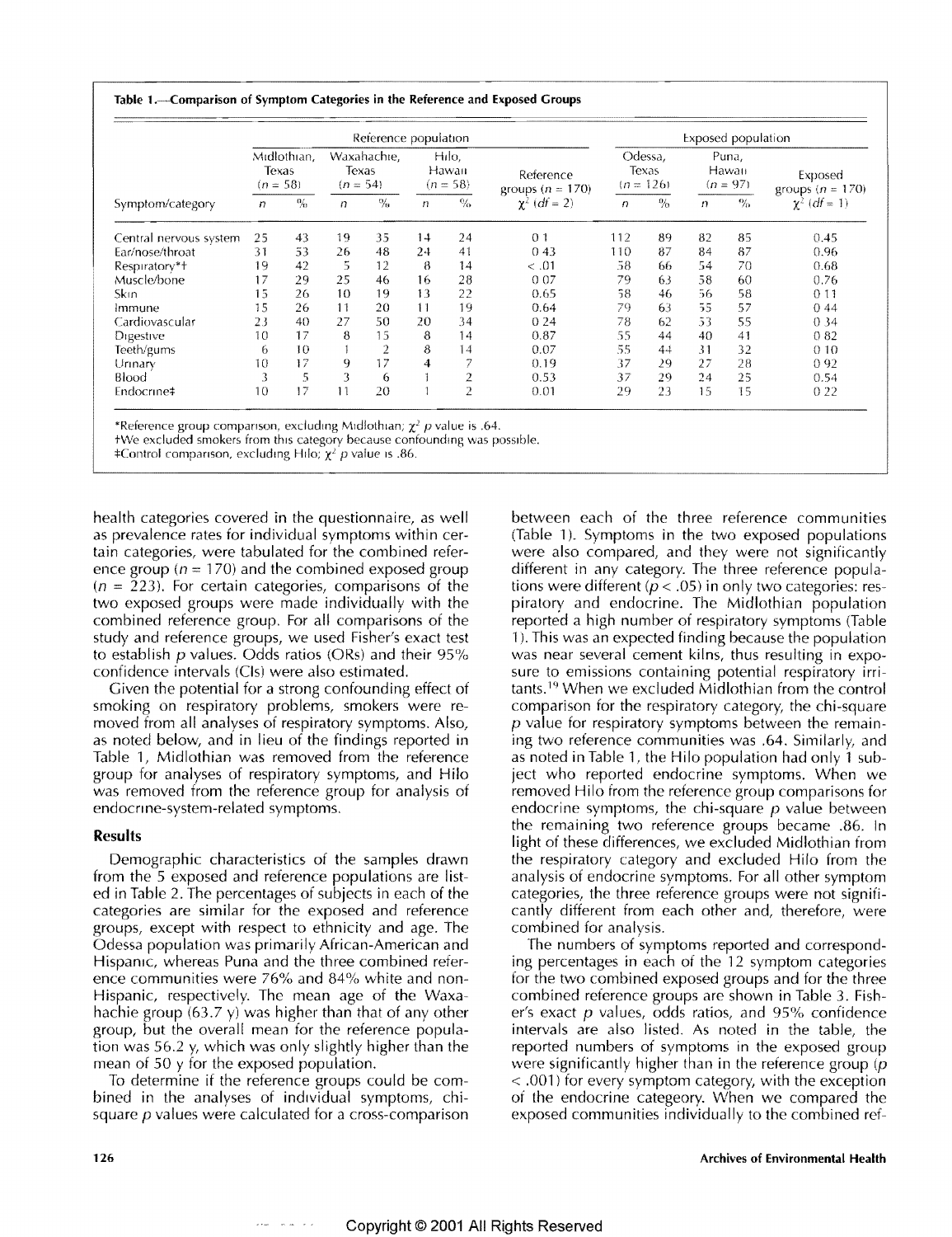### Table 2.—Demographic Characteristics of Exposed and Reference Populations

|                    | Exposed population              |                |                             |                |                                                 |                    |                                  | Reference population |                                    |              |                              |                |                                               |                |  |
|--------------------|---------------------------------|----------------|-----------------------------|----------------|-------------------------------------------------|--------------------|----------------------------------|----------------------|------------------------------------|--------------|------------------------------|----------------|-----------------------------------------------|----------------|--|
| Characteristic     | Odessa,<br>Texas<br>$(n - 126)$ |                | Puna,<br>Hawaii<br>$n = 97$ |                | Total<br>exposed<br>popul ition.<br>$(n = 223)$ |                    | Midlothian,<br>lexas.<br>(22.58) |                      | Waxahachie,<br>Texas<br>$(n = 54)$ |              | Hilo,<br>Hawan<br>$(n = 58)$ |                | Total<br>reference<br>population<br>$n = 170$ |                |  |
|                    | $\mathbf{r}$                    | m,             | $\mathbf{r}$                | $\%$           | $\boldsymbol{n}$                                | $\Omega_{\rm Q}^2$ | $\boldsymbol{n}$                 | $\alpha$             | n                                  | $\%$         | $\overline{n}$               | $\%$           | $\overline{p}$                                | $\%$           |  |
| Age tyr            |                                 |                |                             |                |                                                 |                    |                                  |                      |                                    |              |                              |                |                                               |                |  |
| Mean               |                                 | 51.7           |                             | $-482$         |                                                 | 5()                |                                  | 49.6                 |                                    | 63.7         |                              | 55.2           |                                               | 562            |  |
| Range              | $14 - 83$                       |                | 78<br>17                    |                | 1483                                            |                    | $16 - 76$                        |                      | $29 - 86$                          |              | $18 - 86$                    |                | $16 - 86$                                     |                |  |
| Under 40           | 33                              | $17*$          | 2:                          | 23             | 55                                              | 25                 | 15                               | $26 -$               | 5                                  | $\mathbf Q$  | 5                            | 9              | 25                                            | 15             |  |
| 40.59              | 39                              | $12*$          | 6 <sup>2</sup>              | 65             | 102                                             | .17                | 27                               | 46                   | 16                                 | 30           | 33                           | 57             | 76                                            | 45             |  |
| (1)(1)             | 50                              | $-11*$         | 1 <sup>t</sup>              | 12             | 62                                              | 28                 | 16                               | 28                   | 33                                 | 61           | 20                           | 34             | 69                                            | 41             |  |
| Male               | 4 <sub>0</sub>                  | $\ddot{\chi}$  | $\}$ .,                     | 37             | 82                                              | 37                 | 20                               | 34                   | 24                                 | 44           | 22                           | 38             | 66                                            | 39             |  |
| <b>Female</b>      | 80                              | 6, 3           | 61                          | 63             | 141                                             | ${6}$              | 38                               | 66                   | 30                                 | $\tilde{1}6$ | 38                           | 62             | 104                                           | 61             |  |
| <b>Ethnicity</b>   |                                 |                |                             |                |                                                 |                    |                                  |                      |                                    |              |                              |                |                                               |                |  |
| White-Non-Hispanic | $\overline{2}$                  | $\overline{z}$ | 74                          | 76             | 76                                              | 34                 | 55                               | 95                   | 54                                 | 100          | 33                           | 57             | 142                                           | 84             |  |
| Atric an-American  | 87                              | 69             | $\rightarrow$               | $\theta$       | 87                                              | 39                 | $\theta$                         | $\bigcap$            | $\Omega$                           | $\theta$     |                              | $\overline{2}$ |                                               | 0.6            |  |
| lispanic           | 37                              | 29             | $\overline{1}$              | $\overline{4}$ | 11                                              | 18                 | 2                                | $\frac{1}{2}$        | $\Omega$                           | $\Omega$     |                              | $\overline{2}$ | 3                                             | $\overline{2}$ |  |
| ■ Ither            | $\Omega$                        | $\Omega$       | 11                          | 20             | 19                                              | Q                  | Î.                               | $\,$                 | $\theta$                           | $\Omega$     | 23                           | 40             | 24                                            | 14             |  |
| Years at residence |                                 |                |                             |                |                                                 |                    |                                  |                      |                                    |              |                              |                |                                               |                |  |
| $\overline{10}$    | $\mathbf{r}$                    | $\frac{1}{2}$  | 5:                          | 55             | 55.                                             | 25                 | 17                               | 29                   | 3                                  | 5            | 27                           | 47             | 47                                            | 28             |  |
| (0.29)             | 33                              | $28*$          | 4 <sup>2</sup>              | 43             | 75                                              | 35                 | 26                               | $45^{\circ}$         | 16                                 | 30           | 20                           | 34             | 62                                            | 36             |  |
| $30+$              | 85                              | $-1*$          | - 1                         | 2              | 87                                              | 4()                | 15                               | 26                   | 35                                 | 65           | 11                           | 19             | 61                                            | 36             |  |
| Smokerst           | 38                              | 3()            | 20                          | 21             | 58                                              | 26                 | 11                               | $2($ +               | $\mathbf{Q}$                       | $17+$        | 12                           | 21             | 32                                            | 19             |  |

\*Age was unavailable tor 4 Odessa participants, and vears at residence for 6 Odessa participants were unavailable +Smoking information was unavailable for 2 naiticipants in Midlothian and for 2 participants in Waxahachie

| System categories       | <b>Total</b><br>exposed<br>Puna/Odessa. |                  |                  | Total reference<br>Midlothian/Waxahachie/Hilo | Iterated OR |                     |                                   |
|-------------------------|-----------------------------------------|------------------|------------------|-----------------------------------------------|-------------|---------------------|-----------------------------------|
|                         | $\overline{D}$                          | $\alpha_{\rm m}$ | $\boldsymbol{D}$ | $\frac{\alpha}{\alpha}$                       |             | -95% CL             | <b>Fisher's Exact Probability</b> |
| Central nervous system. | 194                                     | 87               | 58               | $\frac{1}{4}$                                 | $12-7$      | 7 59, 22 09         | <001                              |
| Ear/nose/throat         | 194                                     | 87               | 8 <sup>1</sup>   | 48                                            | 7 24        | $4, 3$ , 12.42      | < 0.01                            |
| Respiratory*            | 112                                     | 68               | 1 <sup>3</sup>   | 15                                            | 11.92       | 6.03.2572           | < 0.001                           |
| Muscle/bone             | 137                                     | 61               | 58               | 34                                            | 3.06        | 1 99, 4 77          | $-.001$                           |
| Skin.                   | 114                                     | 51               | 38               | 22                                            | 3.6         | $2.2^{\circ}$ , 582 | < 001                             |
| Immune                  | 134                                     | (5()             | 37               | 22                                            | 5.35        | 3.36, 8.74          | & 001                             |
| Ca-diovascular          | 131                                     | 59               | 70               | $-11$                                         | 2.13        | 1 33, 3 12          | < 0.001                           |
| Digestive               | -95                                     | $-13$            | 26               | 15                                            | 4.05        | 2.44, 6.96          | < 001                             |
| Teeth/gums              | -86                                     | 39               | 15               | 9                                             | 6.31        | 3 46, 12 32         | < 0.001                           |
| Ur narv                 | 63                                      | 28               | 23               | 14                                            | 248         | $1\,44, 4\,42$      | ~<~001                            |
| Blood                   | 60                                      | 27               |                  | 4                                             | 8.07        | 3 64, 21 18         | < 001                             |
| Endocrinet              | $-1.1$                                  | 20               | 2 <sub>1</sub>   | 19                                            | $1 + 16$    | 0.58.198            | 88                                |

#### $\sim$   $\sim$   $\sim$  $\sim$ **Contract**  $-$ .

Notes: OR = odds ratio: and CI = contidence interval.

\*In the respiratory comparison, Midlothian was excluded from the reterence group, data from smokers were excluded from the respiratory comparison, and smoking information was unavailable for 2 participants in Midlothian and for 2 participants in Waxahachie. tIn the endrocrine comparison, Hilo was excluded from the reference group

erence communities, similar differences were reported, with the endocrine category being the only category that was not statistically different. Nine of the 12 symptom categories resulted in odds ratios that exceeded 3.0. Symptom categories with the highest odds ratios were the CNS category (OR =  $12.7$ ;  $95\%$  Cl =  $7.59$ ,

22.09), the respiratory category (OR = 11.92; 95% CI = 6.03, 25.72), and the blood category (OR = 8.07; 95% CI = 3.64, 21.18). In Figures 1–3, a breakdown of these three categories is presented.

The percentages for the individual symptoms within the CNS category are shown in Figure 1. Statistical anal-

### March/April 2001 [Vol. 56 (No. 2)]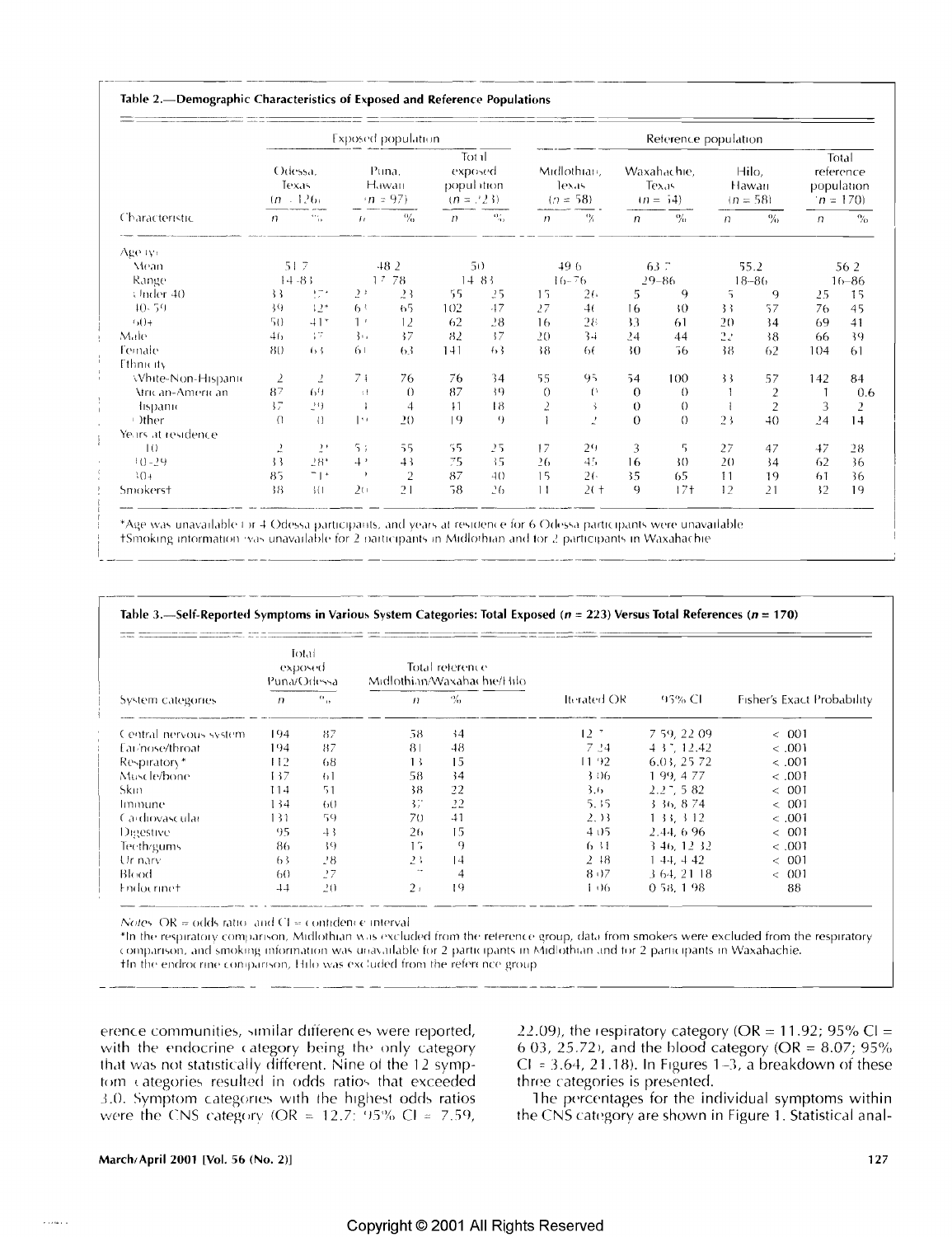

Fig. 1. Comparison of percentage of central nervous system symptoms among the combined reference populations and the hydrogen-sulfideexposed Puna and Odessa populations.  $ST = short-term$ , and  $LT = long-term$ .



Fig. 2. Comparison of percentage of respiratory symptoms among the combined reference populations and the hydrogen-sulfide-exposed Puna and Odessa populations.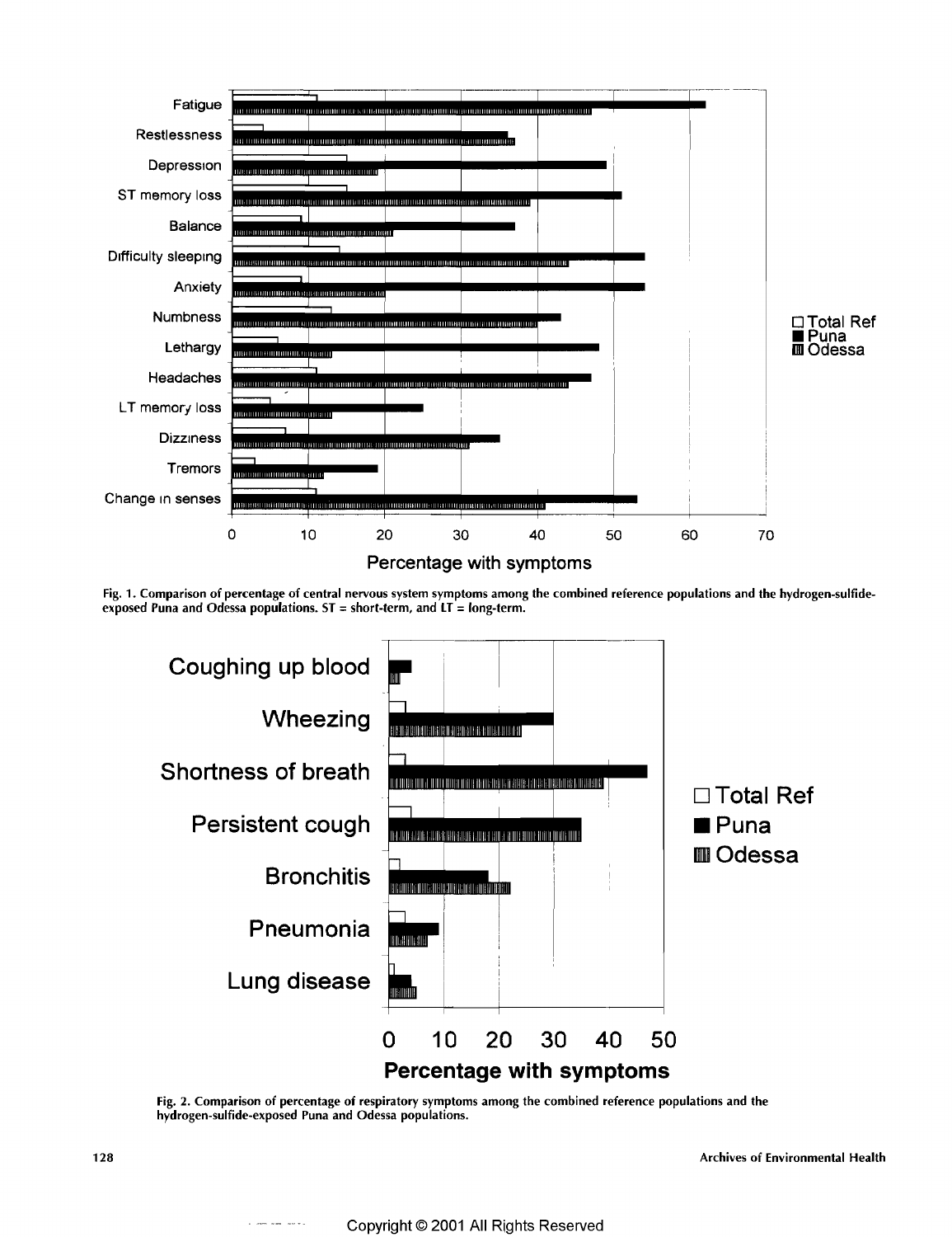

Fig. 3. Comparison of percentage of blood-related symptoms among the combined reference populations and the hydrogen-sulfide-exposed Puna and Odessa populations.

ysis of the data revealed that when we compared the Odessa and Puna communities, they were significantly different ( $p < .05$ ) in 6 of 14 individual categories (i.e., long-term memory loss, lethargy, anxiety, balance, depression, and fatigue). The two exposed communities were compared separately to the combined reference communities. For the exposed population in Odessa, the odds ratio for each of the individual symptoms was elevated significantly over the symptoms reported by the combined reference populations  $(p < .05)$ —except for depression. For the exposed population in Puna, the odds ratios for all individual symptoms were significantly elevated over the combined reference populations ( $p < .01$ ). It should be noted that neuropsychological evaluations were also conducted on the participants from Puna. These objective measurements supported and confirmed the CNS findings of this health-symptom survey. $20$ 

Individual respiratory symptoms are compared and summarized in Figure 2. For both exposed populations, the same four respiratory symptoms (i.e., bronchitis, persistent cough, shortness of breath, and wheezing) were significantly different from the combined reference populations ( $p < .001$ ). In a comparison of the two exposed communities, the odds ratios were not significantly different for any of the individual categories.

The comparisons of individual symptoms in the blood category are shown in Figure 3. In both exposed communities, the same two symptoms (i.e., anemia and bruises easily) were significantly different from the reference group ( $p < 05$ ). All other individual blood symptoms were not significantly different. The odds

ratios for the two exposed communities were not significantly different from each other for any of the individual categories.

# **Discussion**

In this multi-symptom health survey, we identified a variety of adverse health symptoms that appear to be associated with chronic exposure to low levels of  $H_2S$ . In this study, self-reported, adverse effects in every category analyzed, except the endocrine system, are documented. Within the broader health categories, a number of specific symptoms were reported, with significantly higher frequencies in the two exposed groups than in the reference communities. Although some differences were noted between the two exposed populations, the findings in these two independent groups were generally very similar. Additional strengths of this study include the consistency of the interviewing process and the use of identical questionnaires for all subjects in our study. There were also several objective neuropsychological tests and measurements that were performed on subjects in the exposed Puna and the reference Hilo  $commuties. <sup>20</sup> The results of these tests support findings$ within the important CNS symptom category.

There were also limitations in our study. Surveys of sell-reported symptoms may be susceptible to response enhancement bias (i.e., an increase in reported symptoms resulting from the fact that respondents are aware of, and sensitized to, the fact that they are exposed). Our study was vulnerable in this area given the rather intense political controversy that characterized the history of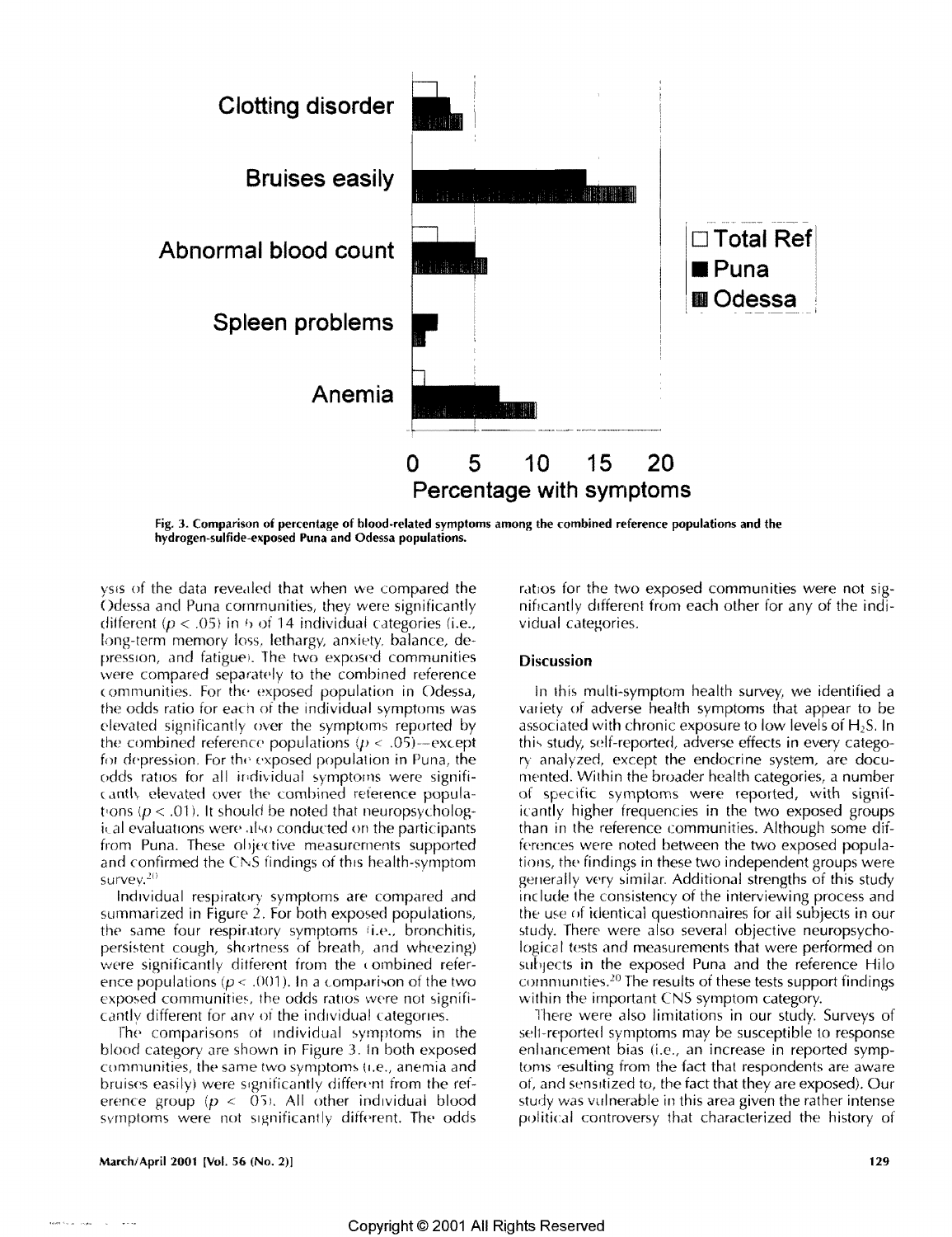H2S exposure in the Puna community. In Odessa, the community was involved in a lawsuit related to  $H_2S$ exposure, and this involvement may have contributed to a potential response bias for this group. However, the results of a recent study indicate that plaintiffs in a legal case may be no more likely to "enhance" answers than the general population.<sup>21</sup> Also, the survey results for Puna and Odessa were very similar, even for symptoms that the community respondents would likely have not expected to be related to  $H_2S$  exposure.

A standard problem in studies that use subjective questionnaires is the potential for recall bias. In our study, we used a detailed questionnaire with internal checks to help control for this bias. It is impossible, however, with only subjective data, to completely avoid this problem, but we minimized the effect by using identical questionnaires for all of the subjects in all groups. There is also the potential for interviewers to introduce systematic errors in the data if there is a special way they ask certain questions, encourage certain responses, or if there are differences in the ways they interpret and transcribe answers. The design and methodology of this survey minimized the potential for this type of error or bias in at least two important ways. First, the use of computerized, menu-driven questionnaires, which allowed for direct input of data into the computers, enhanced the accuracy and consistency of the interviews. Second, the extensive training of the interviewers included supervised mock interviews, and the study coordinator also carefully supervised the actual subject interviews.

There were several possible confounders that could affect the findings of our study. Differences were observed in age, smoking behavior, and ethnicity between the exposed and reference groups. As noted in Table 1, Puna (a 76% white, non-Hispanic community) and Odessa (primarily an African-American and Hispanic community) differed significantly in terms of their ethnicity. However, there were no statistically significant differences in the responses of the subjects in these two communities in the broader symptom categories. It appears, therefore, that any potential ethnic effects were not sufficiently great to influence the major findings of this investigation. With respect to age, the mean age for the reference group (56.2 y) was slightly higher than that of the exposed group (50 y). Given that older individuals might have a higher number of adverse health symptoms, we would expect that any age effect in this study would have resulted in an underestimate of the true differences between the exposed and reference groups. As noted previously, to minimize the possible confounding effects of smoking in this study, we removed smokers from the analyses of all respiratory symptoms.

A final limiting factor that should be noted is often present in environmental studies of this type. In the Puna community, only a portion of the monitoring data from the fixed, elevated monitors was available for this investigation, thus making exposure difficult to analyze. Concurrent exposures to other chemicals, in addition to  $H_2S$ , in the Odessa community also clouded the exposure picture. Hence, it was impossible for

us to know what the "true" exposure was for each individual, or even for groups of individuals, who lived in a certain area.

Despite the listed limitations, the two potentially exposed communities were very similar in terms of adverse health symptoms reported Within each broad category. They were also very similar in the subcategories of respiratory and blood symptoms. Some differences were noted in individual symptoms in the CNS category, but the exact reason for this difference is unclear. Perhaps the difference may result, in part, from the stressful atmosphere in Puna that is related to the intense political dissension about geothermal development in that area.

On the basis of information contained in the available literature about acute toxic effects of  $H_2S$  exposure, increased health effects in the exposed populations  $(e.g., \ncNS, \nrespiratory, \nand ear, \nrose, \nand \nthrough \nfor \n  $\text{conv}(X, Y) = \text{conv}(X, Y) + \text{conv}(Y) + \text{conv}(Y) + \text{conv}(Y) + \text{conv}(Y) + \text{conv}(Y) + \text{conv}(Y) + \text{conv}(Y) + \text{conv}(Y) + \text{conv}(Y) + \text{conv}(Y) + \text{conv}(Y) + \text{conv}(Y) + \text{conv}(Y) + \text{conv}(Y) + \text{conv}(Y) + \text{conv}(Y) + \text{conv}(Y) + \text{conv}(Y) + \text{conv}(Y) + \text{conv}(Y) + \text{$$ toms) could be anticipated.<sup>11-13,22</sup> Other categorical symptoms in the exposed groups are less commonly associated with  $H_2S$  exposure. Information exists, however, that supports some of our unique findings. For example, changes in enzymes involved in heme metabolism have occurred in individuals exposed to  $H_2S^{23,24}$ Alterations in iron metabolism have also been noted.<sup>25</sup> There is also evidence from studies in rats that  $H_2S$ interferes with bacterial inactivation in the lung.<sup>26</sup> Studies in humans have also indicated that, as levels of sulfur compounds<sup>13</sup> decrease, the incidence of respiratory infections in individuals also decreases. $27$ 

This study, like all community-based observations, requires extension and confirmation. However, our results, providing evidence of the elevated prevalence of adverse health symptoms in communities potentially exposed to low levels of  $H_2S$ , emphasize the need for further studies on the effects of this toxin.

Given that we still do not know whether adverse effects are associated with low-level exposure to industrial chemicals in residential settings, studies such as this multi-symptom, community-health survey should prove valuable. However, community-based epidemiological studies, even conducted under the best of circumstances, do have important limitations, as discussed above. Despite these limitations, we anticipate that studies such as this one will play an ever-increasing role in identifying potential health problems related to chronic exposures to toxic substances. A committee of the National Academy of Science recognized the limitations of traditional environmental epidemiological studies, but it asserted that a community symptom survey, coupled with pertinent knowledge gained from laboratory studies, could lead to "causal inference" about the effect of potentially toxic chemicals on human populations.<sup>28</sup> The findings in our study, taken together with previously reported data concerning adverse responses to  $H_2S$ , strongly mandate the need for continued research on the possible detrimental effects of chronic exposure to this toxic agent. This is of decided public health significance, given the relatively large segment of the population that is regularly exposed to low levels of  $H_2S$ .